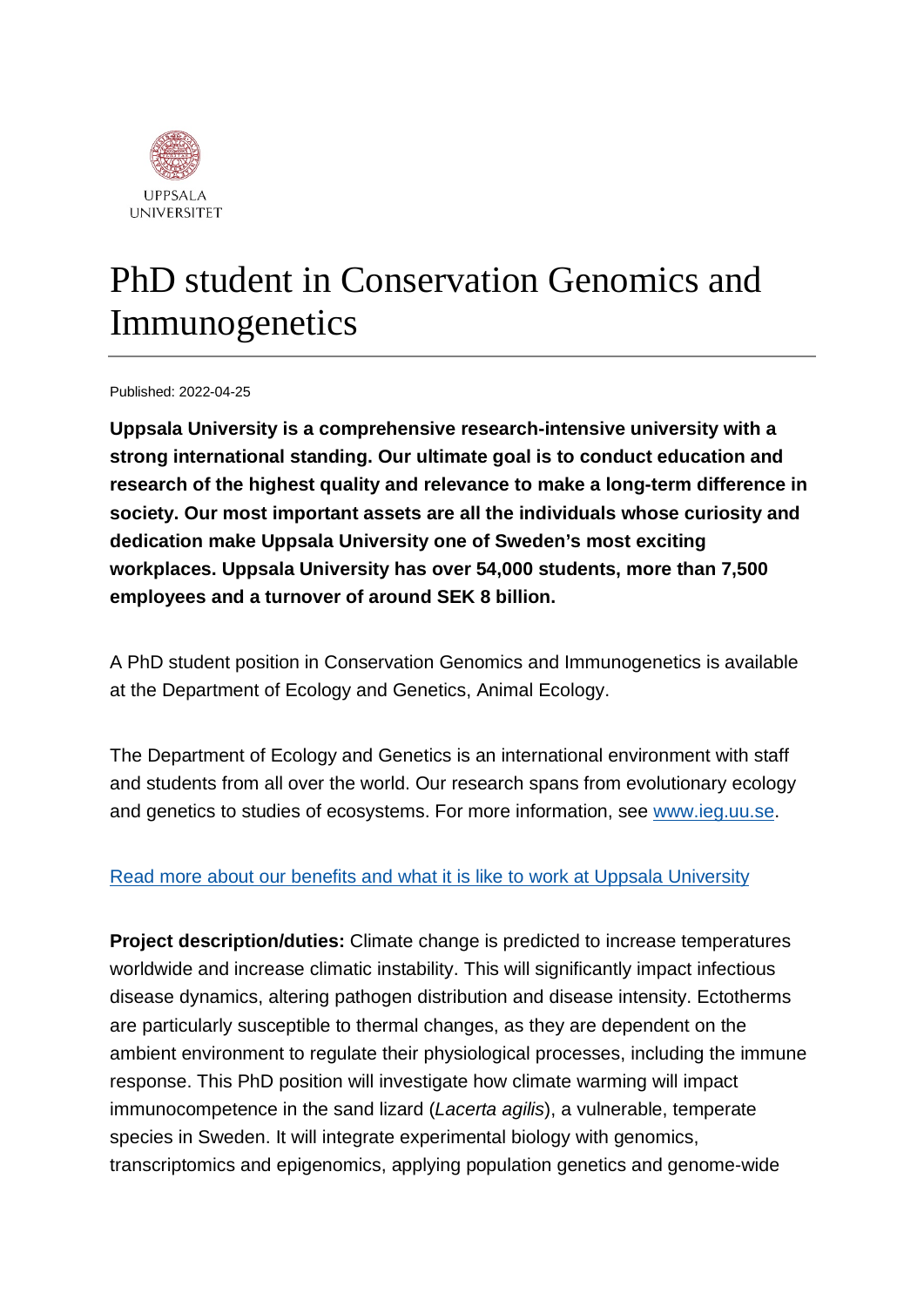association approaches. The selected candidate will mainly engage in large-scale population genomics and quantitative genetics analyses that require solid bioinformatics skills. The candidate will also conduct field work, immune challenge experiments and molecular lab work to produce additional datasets. Additional duties include active participation in the research group activities, training of junior group members in relevant techniques and engagement in collaborative projects.

**Qualifications required:** To be eligible for a PhD-student position the applicant must hold a master degree (or equivalent) within evolutionary biology, ecology, bioinformatics or a related field. The ideal candidate will be highly motivated and have a strong interest in evolutionary biology and conservation genomics. A high standard of spoken and written English is required.

**Qualifications desired:** Experience with genomic techniques and bioinformatic analysis is highly advantageous, as well as an enthusiasm for field work.

**Salary:** According to local agreement for PhD students.

**Starting date:** 2022-08-01 or as otherwise agreed.

**Type of employment:** Temporary position according to the Higher Education Ordinance chapter 5 § 7. The graduate program covers four years of full-time study. The position can be combined with teaching or other duties at the department (maximum 20%), which prolongs the employment with the corresponding time. The salary will be set according to local agreements. Rules governing PhD students are set out in the Higher Education Ordinance chapter 5, §§ 1-7 and in [Uppsala](https://regler.uu.se/?languageId=1)  [University's rules and guidelines.](https://regler.uu.se/?languageId=1) More information about [postgraduate studies at](http://www.teknat.uu.se/education/postgraduate/)  [Uppsala University.](http://www.teknat.uu.se/education/postgraduate/)

### **Scope of employment:**

100 %.

**For further information about the position please contact:** Dr Mette Lillie, researcher, mette.lillie@ebc.uu.se.